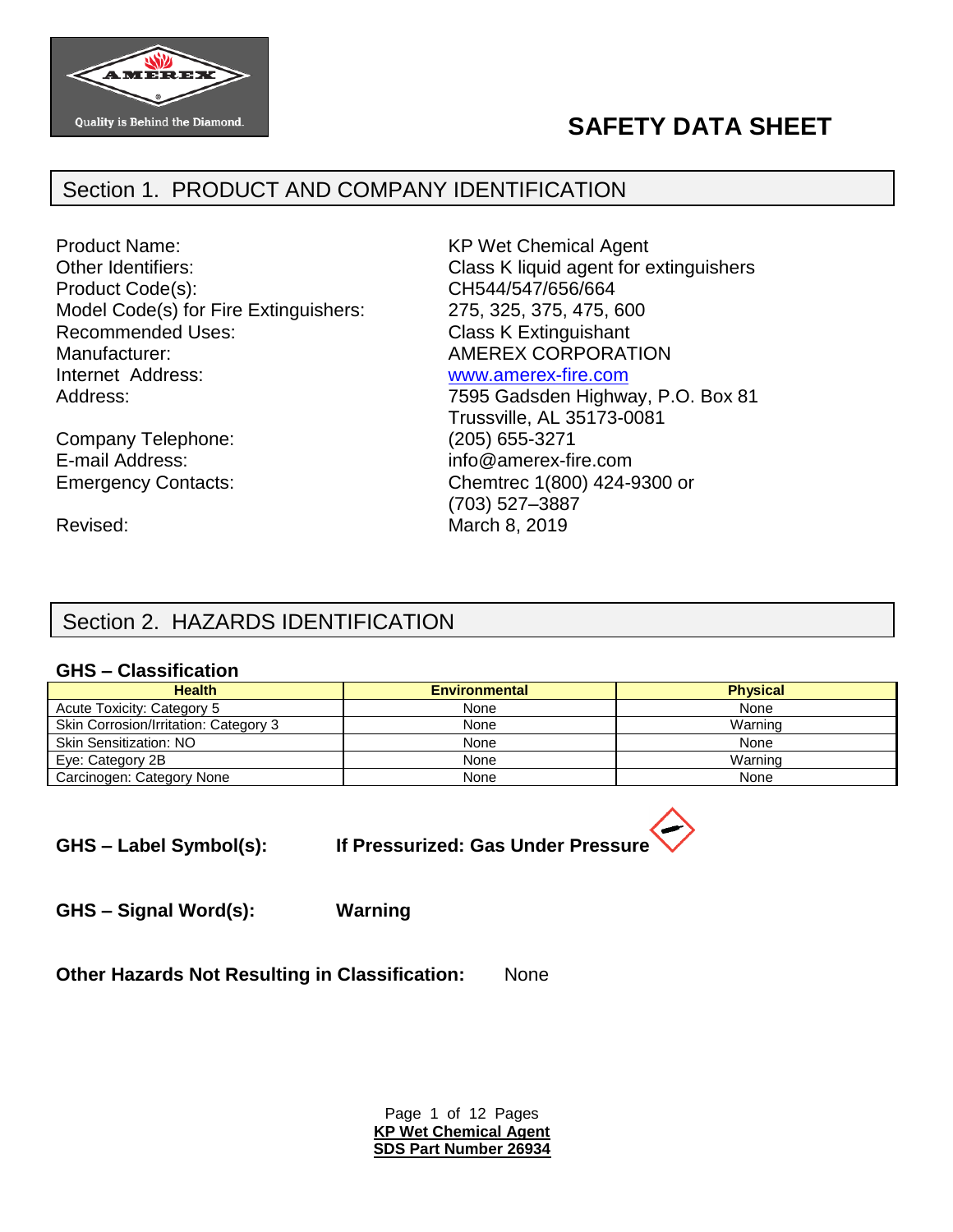|  |  | <b>GHS-Hazard Phrases</b> |
|--|--|---------------------------|
|--|--|---------------------------|

| <b>GHS Hazard</b>     | <b>GHS Codes(s)</b> | <b>Code Phrase(s)</b>                                                                  |
|-----------------------|---------------------|----------------------------------------------------------------------------------------|
| <b>Physical</b>       | H <sub>229</sub>    | *- Contents under pressure; may explode if heated.                                     |
| Health                | H303                | May be harmful if swallowed.                                                           |
|                       | 316                 | Causes mild skin irritation.                                                           |
|                       | 320                 | Causes eye irritation.                                                                 |
|                       | 335                 | May cause respiratory irritation.                                                      |
| <b>Environmental</b>  | None                |                                                                                        |
| <b>Precautionary:</b> |                     |                                                                                        |
| General               | P <sub>101</sub>    | If medical advice is needed, have product container or label at hand                   |
| Prevention            | P <sub>251</sub>    | Do not pierce or burn, even after use.                                                 |
|                       | 264                 | Wash exposed skin thoroughly after handling.                                           |
|                       | 270                 | Do not eat, drink or smoke when using this product.                                    |
|                       | 280                 | Wear protective gloves/protective clothing/eye protection/face protection.             |
| Response              | P321                | Specific treatment (see Section 4. First Aid Measures)                                 |
|                       | 362                 | Take off contaminated clothing.                                                        |
|                       | 391                 | Collect spillage.                                                                      |
|                       | $301 + 312$         | IF SWALLOWED: Call a doctor if you feel unwell                                         |
|                       | $302 + 352$         | IF ON SKIN: Wash with plenty of water.                                                 |
|                       | $304 + 340$         | IF INHALED, remove person to fresh air and keep comfortable for breathing.             |
|                       | 305+351+338         | IF IN EYES: Rinse cautiously with water for several minutes. Remove contact lenses if  |
|                       |                     | present and easy to do - continue rinsing.                                             |
|                       | $332 + 313$         | If skin irritation occurs: Get medical advice/attention.                               |
|                       | 337+313             | If eye irritation persist get medical advice/attention.                                |
|                       | 342+311             | If experiencing respiratory symptoms: Call a doctor.                                   |
| Storage               | P410+403            | *- Protect from sunlight. Store in well-ventilated place.                              |
| Disposal              | P <sub>501</sub>    | Dispose of contents through a licensed disposal company. Contaminated container should |
|                       |                     | be disposed of as unused product.                                                      |

\*- If under pressure

# Section 3. COMPOSITION/INFORMATION ON INGREDIENTS

| <b>Chemical Name</b> | EC No.    | <b>REACH Reg. No.</b> | <b>CAS-No.</b> | <b>Weight %</b> |
|----------------------|-----------|-----------------------|----------------|-----------------|
| Water                | ΝA        | NA                    | 7732-18-5      | 40-60           |
| Potassium acetate    | 204-822-2 | <b>NA</b>             | 127-08-2       | 40-60           |
| Potassium citrate    | 212-755-5 | <b>NA</b>             | 866-84-2       |                 |

Emergency overview:<br>
Adverse health effects and symptoms:<br>
This product is an irritant to the

This product is an irritant to the respiratory system, eyes, and skin. Symptoms may include coughing, sore throat, difficulty breathing, eye pain, and skin redness and irritation. Ingestion, although unlikely, may cause cramps, nausea and diarrhea.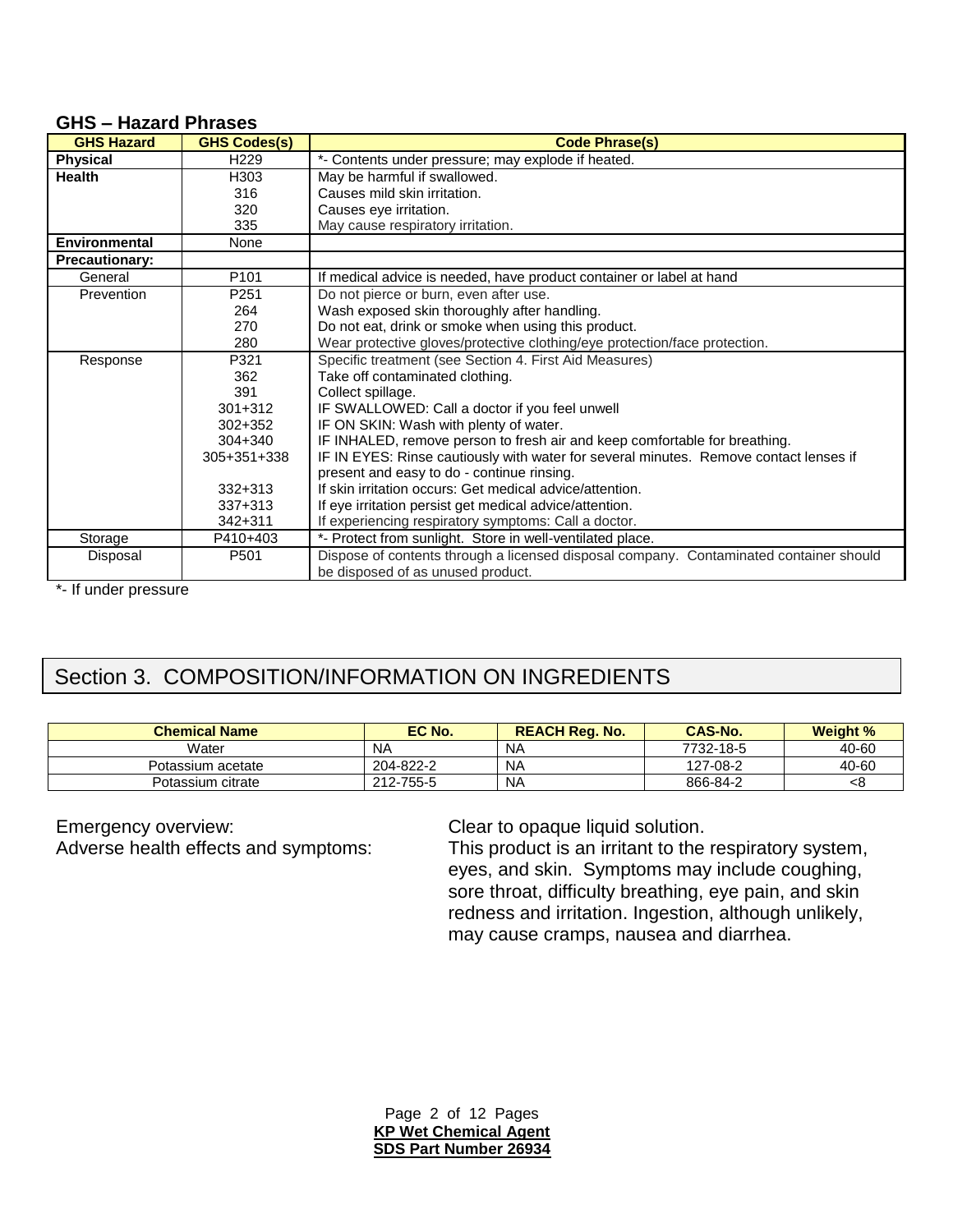# Section 4. FIRST AID MEASURES

| Eye Exposure:               | May cause irritation. Irrigate eyes with water and<br>repeat until pain free. Seek medical attention if<br>irritation persists.                                                                                                                                                                                                                                                                        |
|-----------------------------|--------------------------------------------------------------------------------------------------------------------------------------------------------------------------------------------------------------------------------------------------------------------------------------------------------------------------------------------------------------------------------------------------------|
| <b>Skin Exposure:</b>       | May cause skin irritation. In case of contact, wash<br>with plenty of soap and water. Seek medical attention<br>if irritation persists.                                                                                                                                                                                                                                                                |
| Inhalation:                 | May cause irritation, along with coughing. May cause<br>dizziness or drowsiness. If respiratory irritation or<br>distress occurs, remove victim to fresh air. Seek<br>medical attention if irritation persists.                                                                                                                                                                                        |
| Ingestion:                  | Overdose symptoms may include gastrointestinal<br>complaints or change in urine output. If victim is<br>conscious and alert, rinse out mouth and give 1-2<br>glasses of water or milk to drink. Do not induce<br>vomiting. Consult medical service if feel unwell. Do<br>not leave victim unattended. To prevent aspiration of<br>swallowed product, lay victim on side with head lower<br>than waist. |
| Medical conditions possibly |                                                                                                                                                                                                                                                                                                                                                                                                        |
| aggravated by exposure:     | Inhalation of product may aggravate existing chronic<br>respiratory problems such as asthma, emphysema, or<br>bronchitis. Skin contact may aggravate existing skin<br>disease.                                                                                                                                                                                                                         |

# Section 5. FIRE-FIGHTING MEASURES

Flammable Properties: Not flammable Flash Point: Not determined

Explosion Data: Sensitivity to Mechanical Impact: Not sensitive Sensitivity to Static Discharge: Not sensitive

Protective Equipment and

Suitable Extinguishing Media: Non-combustible. Use extinguishing media suitable for surrounding conditions. Hazardous Combustion Products: Carbon, acetic acid fumes, and sulfur oxides

Unusual fire/explosion hazards: In a fire this material may decompose, releasing oxides of carbon and potassium. (See Section 10).

Precautions for Firefighters: As in any fire, wear self-contained breathing apparatus pressure-demand. NIOSH (approved or equivalent) and full protective gear.

Page 3 of 12 Pages **KP Wet Chemical Agent SDS Part Number 26934**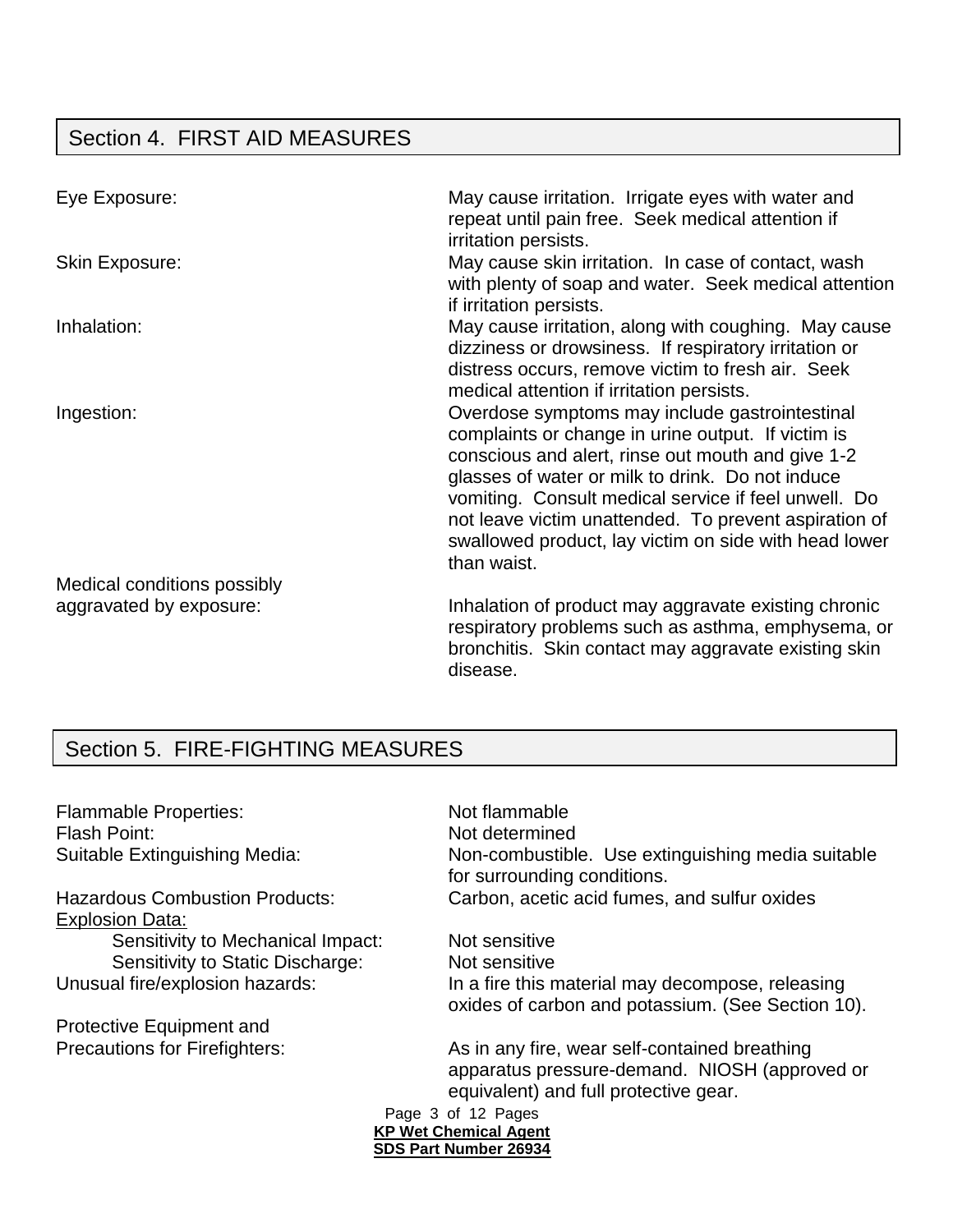# Section 6. ACCIDENTAL RELEASE MEASURES

| <b>Personal Precautions:</b>          | Avoid contact with skin, eyes, and clothing.              |
|---------------------------------------|-----------------------------------------------------------|
| <b>Personal Protective Equipment:</b> | During minor spill clean-up: Minimum - chemical           |
|                                       | goggles, nitrile gloves, and an air purifying respirator. |
| <b>Emergency Procedures:</b>          | Large spills (one container or more) should be            |
|                                       | addressed by hazardous materials technicians who          |
|                                       | follow a specific emergency response plan and who         |
|                                       | are trained in the appropriate use of PPE.                |
| <b>Methods for Containment:</b>       | Prevent further leakage or spillage if safe to            |
|                                       | do so. Use sorbent socks for containment                  |
| Methods for Clean Up:                 | Clean up released material using sorbent materials.       |
|                                       | Bag and drum for disposal; properly label containers;     |
|                                       | dispose as required by local, state, and federal          |
|                                       | regulations. Decontaminate with detergent and water.      |
| <b>Environmental Precautions:</b>     | Prevent material from entering waterways.                 |
| Other:                                | If product is contaminated, use PPE and containment       |
|                                       | appropriate to the nature of the most toxic               |
|                                       | chemical/material in the mixture.                         |
|                                       |                                                           |

# Section 7. HANDLING AND STORAGE

Hazardous Polymerization: Will not occur

Personal Precautions: Use appropriate PPE when handling or maintaining equipment, and wash thoroughly after handling (see Section 8).

Conditions for Safe Storage/Handling: Keep product in original container or extinguisher in a cool area. Use in well ventilated area. Prevent falling. Do not allow near heat sources. Contents may be under pressure – inspect extinguisher consistent with product labeling to ensure container integrity. Incompatible Products: Do not mix with other extinguishing agents, strong

acids, strong oxidants.

Hazardous Decomposition Products: Carbon dioxide, phosphorous oxide, acetic acid.

Page 4 of 12 Pages **KP Wet Chemical Agent SDS Part Number 26934**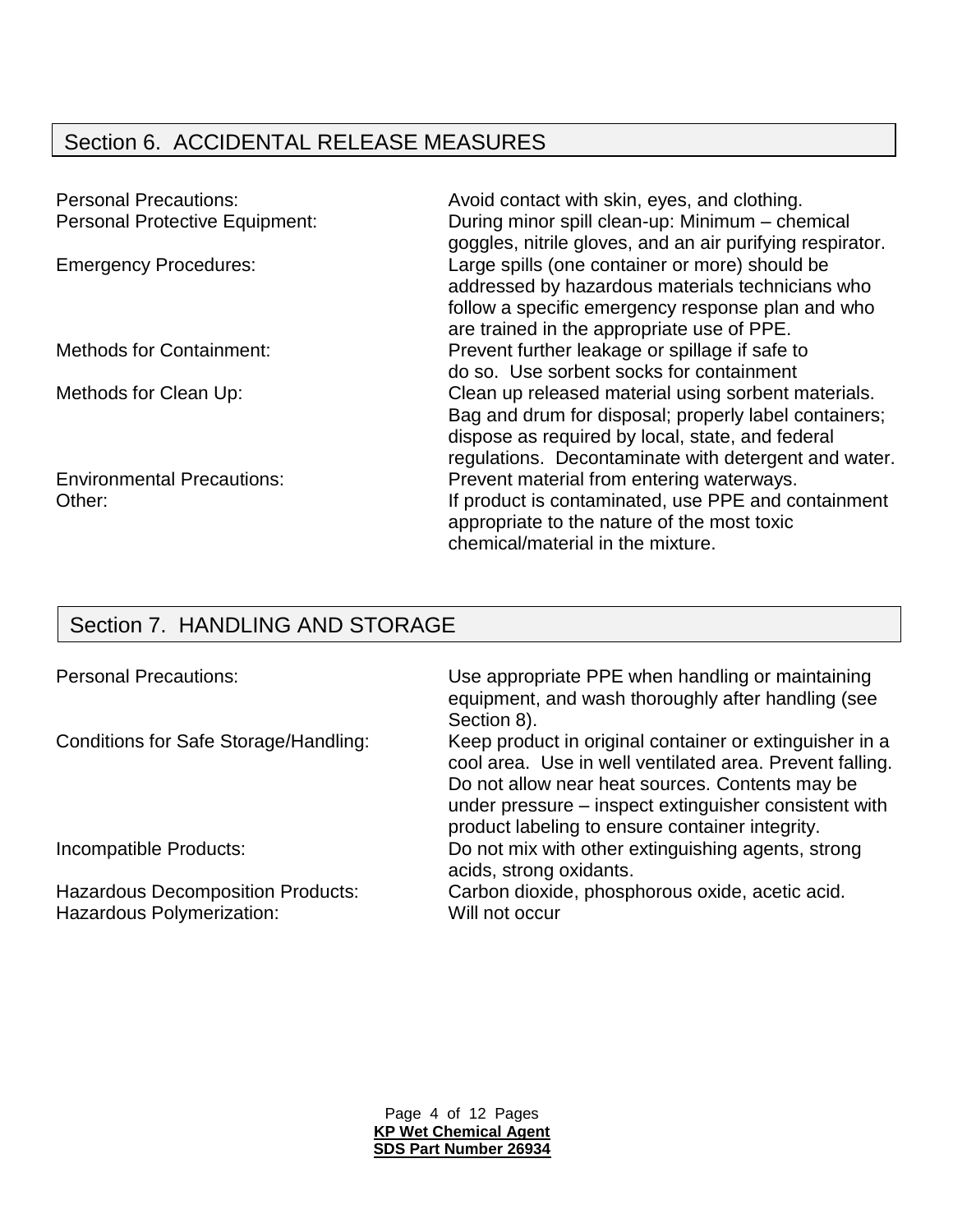# Section 8. EXPOSURE CONTROLS/PERSONAL PROTECTION

| <b>Chemical Name</b> | <b>OSHA PEL</b> | <b>ACGIH TLV</b> | <b>DFG MAK *</b> | <b>EU BLV</b> |
|----------------------|-----------------|------------------|------------------|---------------|
| Water                | <b>NR</b>       | <b>NR</b>        | <b>NR</b>        | <b>NR</b>     |
| Potassium acetate    | <b>NR</b>       | <b>NR</b>        | <b>NR</b>        | <b>NR</b>     |
| Potassium citrate    | <b>NR</b>       | <b>NR</b>        | <b>NR</b>        | <b>NR</b>     |

\*German regulatory limits NR = Not Regulated. All values are 8 hour time weighted average concentrations.

Engineering Controls: Showers

Eyewash stations Ventilation systems

#### Personal Protective Equipment – PPE Code E:

The need for respiratory protection is not probable during short-term exposure. PPE use during production process must be independently evaluated.









Eye/Face Protection: Tightly fitting safety goggles

Skin and Body Protection: Wear nitrile or similar gloves, and coveralls or long sleeve shirt.

Respiratory Protection: If exposure limits are exceeded or irritation is experienced, NIOSH approved respiratory protection should be worn. Use N100 respirators for limited exposure, use air-purifying respirator (APR) with high efficiency particulate air (HEPA) filters for prolonged exposure. Positive-pressure supplied air respirators may be required for high airborne contaminant concentrations. Respiratory protection must be provided in accordance with current safety and health requirements. The need for respiratory protection is not likely for short-term use in well ventilated areas. Hygiene Measures: Good personal hygiene practice is essential, such as avoiding food, tobacco products, or other hand-tomouth contact when handling. Wash thoroughly after handling.

> Page 5 of 12 Pages **KP Wet Chemical Agent SDS Part Number 26934**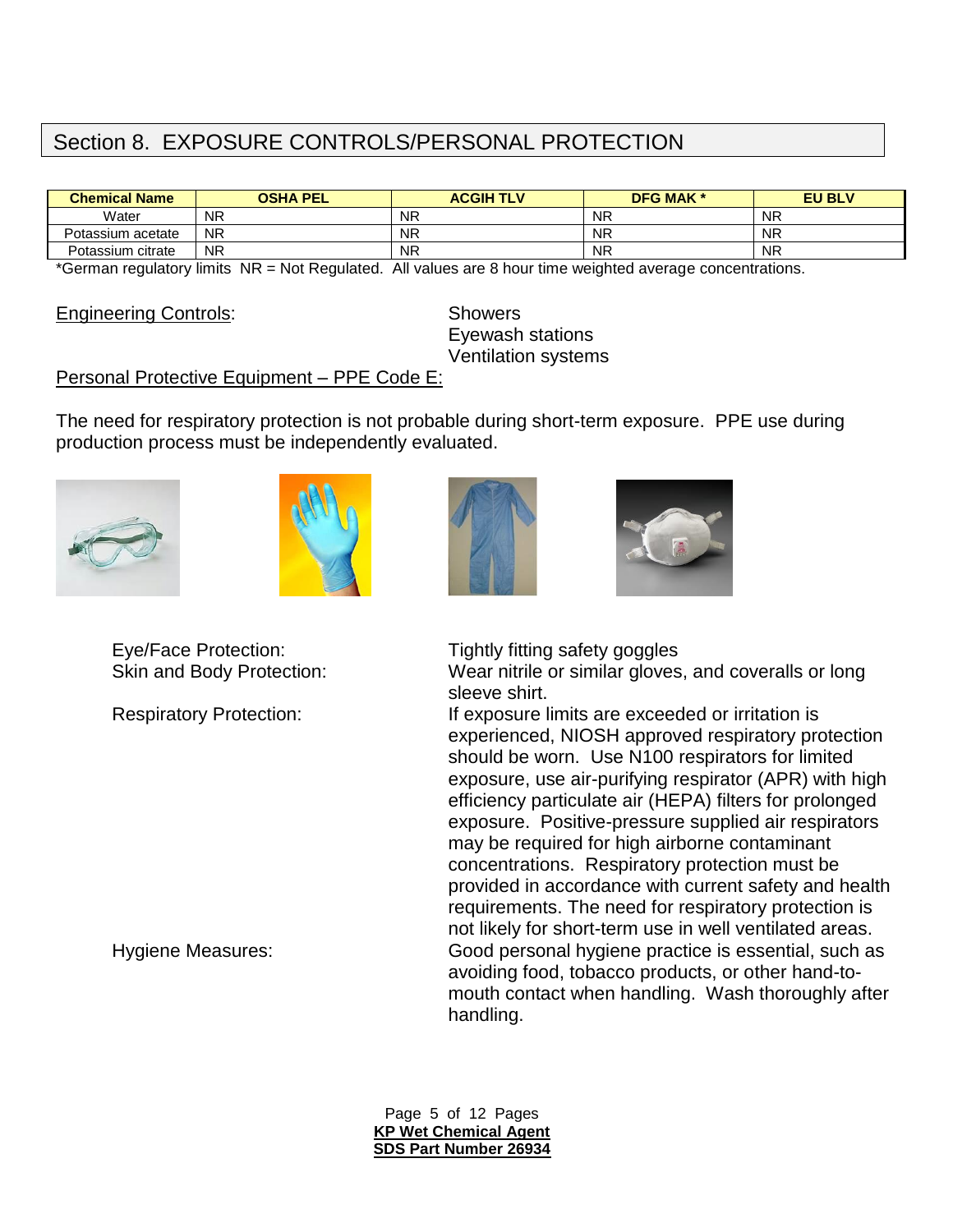## Section 9. PHYSICAL AND CHEMICAL PROPERTIES

Appearance: Clear pink liquid solution, water based Molecular Weight: C2H3KO2: 98.14; C6H5O7K3: 306.39 Odor: Odorless Odor Threshold: No information available Decomposition Temperature <sup>o</sup>C: 100 - 120 Freezing Point <sup>o</sup>C: No information available Initial Boiling Point <sup>o</sup>C: Approximately 149 Physical State: Liquid pH:  $\blacksquare$ Flash Point **<sup>O</sup>**C: None Auto-ignition Temperature **<sup>O</sup>**C: None Boiling Point/Range **<sup>O</sup>**C: 149/141-155 Melting Point/Range **<sup>O</sup>**C: C2H3KO2: 292; K3C6H5O7: 180 Flammability: Not flammable Flammability/Explosive Limits in Air **<sup>O</sup>**C: Upper – No; Lower - No Explosive Properties: None Oxidizing Properties: None Volatile Component (%vol) Not Applicable Evaporation Rate: No information available Vapor Density:  $\blacksquare$  No information available Vapor Pressure:  $\blacksquare$ Specific gravity: Approximately 1.2 at 25 C Solubility: Soluble in water Partition Coefficient: No Information Available Viscosity: Not Applicable

Note: C2H3KO2 – Potassium Acetate; C6H5O7K3 – Potassium Citrate

## Section 10. STABILITY AND REACTIVITY

Stability: Stable under recommended storage and handling conditions. Reactivity: Not reactive Possibility of Hazardous Reactions: Under normal conditions of storage and handling, hazardous reactions will not occur. Incompatibles: Strong acids and oxidizers, lime, inorganic bases. Avoid contact with aluminum, lead, tin, zinc, or other alkali sensitive metals or alloys Conditions to Avoid: Storage or handling near incompatibles.

> Page 6 of 12 Pages **KP Wet Chemical Agent SDS Part Number 26934**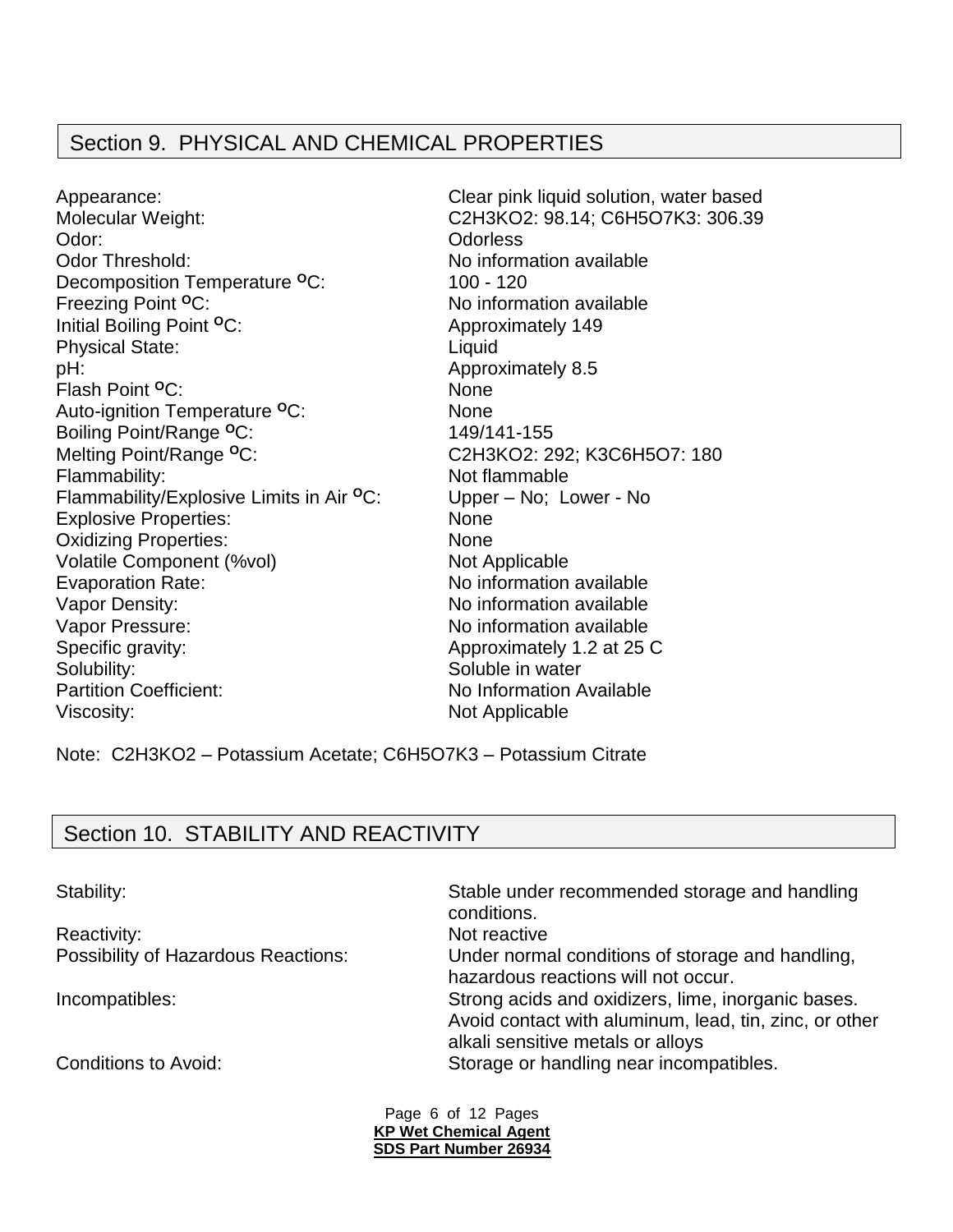Possibility of Hazardous Reactions: None Hazardous Polymerization **Does not occur** 

Hazardous Decomposition Products: Heat of fire may release carbon dioxide, phosphorous oxide, and acetic acid.

## Section 11. TOXICOLOGICAL INFORMATION

Symptoms: Immediate Inhalation: Inhalation: Inhalation, coughing. Eyes: Exercise Contract Contract Mild irritation. Skin: Skin: Mild irritation. Acute Toxicity: Acute Toxicity: Acute Toxicity: Chronic Toxicity: Short-term Exposure: None known. Long-term Exposure: None known

Likely Routes of Exposure: Inhalation, skin, and eye contact.

Delayed: Delayed: Symptoms appear to be relatively immediate

#### **Acute Toxicity Values - Health**

| <b>Chemical Name</b> | <b>LD50</b>      |               | <b>LC50 (Inhalation)</b> |
|----------------------|------------------|---------------|--------------------------|
|                      | Oral             | <b>Dermal</b> |                          |
|                      |                  |               |                          |
| Water                | <b>NA</b>        | <b>NA</b>     | <b>NA</b>                |
| Potassium acetate    | 3250 mg/kg (rat) | <b>NA</b>     | <b>NA</b>                |
| Potassium citrate    | 176 mg/kg (dog)  | <b>NA</b>     | <b>NA</b>                |

Target Organs and Effects (TOST): Respiratory system (mild irritant).

Reproductive Toxicity: This product's ingredients are not known to have reproductive or teratogenic effects. This product is a mild irritant to epithelial tissue, (eyes, mucous membranes, skin) and may aggravate dermatitis. Ingestion may cause gastrointestinal injury. No information was found indicating the product causes sensitization.

#### **Other Toxicity Categories**

| <b>Chemical Name</b> | <b>Germ Cell</b><br><b>Mutagenicity</b> | <b>Carcino-</b><br><b>aenicity</b> | Repro-<br>ductive | <b>TOST</b><br><b>Single Exp</b> | <b>TOST</b><br><b>Repeated Exp</b> | <b>Aspiration</b> |
|----------------------|-----------------------------------------|------------------------------------|-------------------|----------------------------------|------------------------------------|-------------------|
| Water                | None                                    | None                               | None              | None                             | None                               | None              |
| Potassium acetate    | None                                    | None                               | None              | None                             | None                               | None              |
| Potassium citrate    | None                                    | None                               | None              | None                             | None                               | None              |

Page 7 of 12 Pages **KP Wet Chemical Agent SDS Part Number 26934**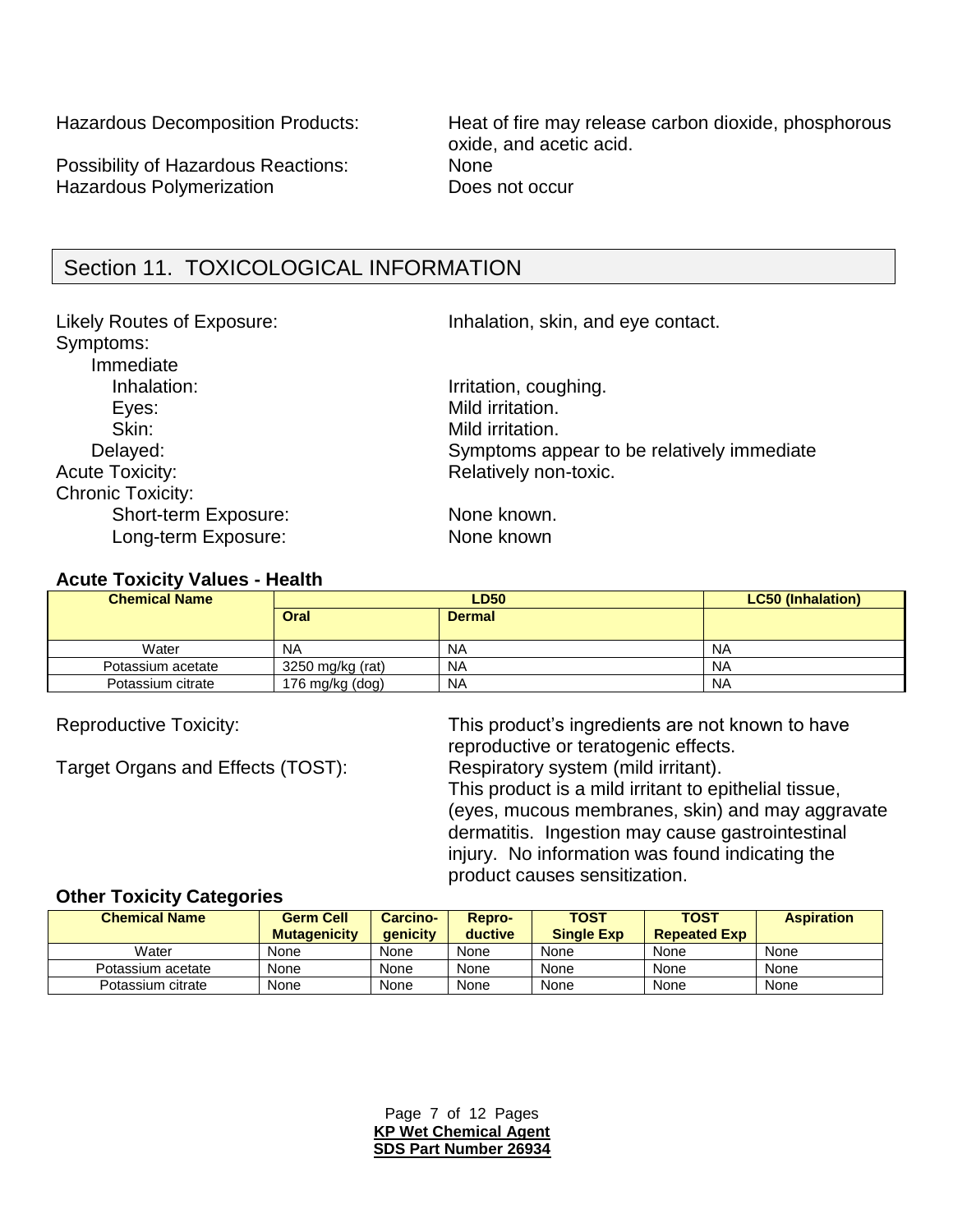# Section 12. ECOLOGICAL INFORMATION

| Ecotoxicity:                          | A weak environmental toxin. Specific negative impacts are<br>unknown.                   |
|---------------------------------------|-----------------------------------------------------------------------------------------|
| Persistence/Degradability:            | Soluble in water; moderate degradation in soil. Rapid<br>photolytic degradation in air. |
| Probability of rapid biodegradation:  | C2H3KO2 Est: 0.792 (Rapid); C6H5O7K3: 0.690 (Rapid)                                     |
| Anaerobic biodegradation probability: | C2H3KO2 Est: 0.943 (Rapid); C6H5O7K3: 1.1142 (Rapid)                                    |
| <b>Bioaccummulation potential:</b>    | Low.                                                                                    |
| <b>Bioconcentration factor:</b>       | C2H3KO2 Est: 3.16 L/kg (wet weight) (Low BCF)                                           |
|                                       | C6H5O7K3 Est: 3.16 L/kg (wet weight) (Low BCF)                                          |
| Bioaccummulation factor:              | C2H3KO2 Est: 0.929; C6H5O7K3 Est: 0.893                                                 |
| Mobility in soil:                     | Slow evaporation rate; water soluble, may leach to<br>groundwater                       |
| Log Koc (Kow Method):                 | C2H3KO2 Est: -1.902; C6H5O7K3 Est: -0.411                                               |
| Log Koa:                              | Not available                                                                           |
| Log Kow:                              | C2H3KO2 Est: -3.72; C6H5O7K3 Est -0.28                                                  |

NOTE: C2H3KO2 – Potassium Acetate; C6H5O7K3 – Potassium Citrate

|  | <b>Other Adverse Ecological Effects:</b> |  |
|--|------------------------------------------|--|
|  |                                          |  |

 $\mathbf E$ : No other known effects at this time

## **Aquatic Toxicity Values – Environment – Research**

| <b>Chemical Name</b> | Acute (LC50)                                                               | <b>Chronic (LC50)</b> |  |  |
|----------------------|----------------------------------------------------------------------------|-----------------------|--|--|
| Water                | N/A                                                                        | N/A                   |  |  |
| Potassium acetate    | 298 mg/L Fish 96 hr (Pimephales<br>promelas:<br>313 mg/L Crustaceans 48 hr | N/A                   |  |  |
| Potassium citrate    | Not acutely toxic                                                          | Not acutely toxic     |  |  |

## **Aquatic Toxicity Values – Environment – Calculated Estimates**

| <b>Chemical Name</b> | Acute (LC50)                                              | <b>EC50</b>                   |
|----------------------|-----------------------------------------------------------|-------------------------------|
| Water                | N/A                                                       | N/A                           |
| Potassium acetate    | N/A                                                       | 4403 mg/L Gr. Algae 96 hr     |
| Potassium citrate    | 3.14e+06 mg/L Fish 96 hr;<br>1.27e+05 mg/l Daphnid 48 hr; | 2.33e+05 mg/L Gr. Algae 96 hr |

# Section 13. DISPOSAL CONSIDERATIONS

Safe Handling **EXECUTE:** Use appropriate PPE when handling, and wash thoroughly after handling (see Section 8). Waste Disposal Considerations Dispose in accordance with federal, state, and local regulations.

> Page 8 of 12 Pages **KP Wet Chemical Agent SDS Part Number 26934**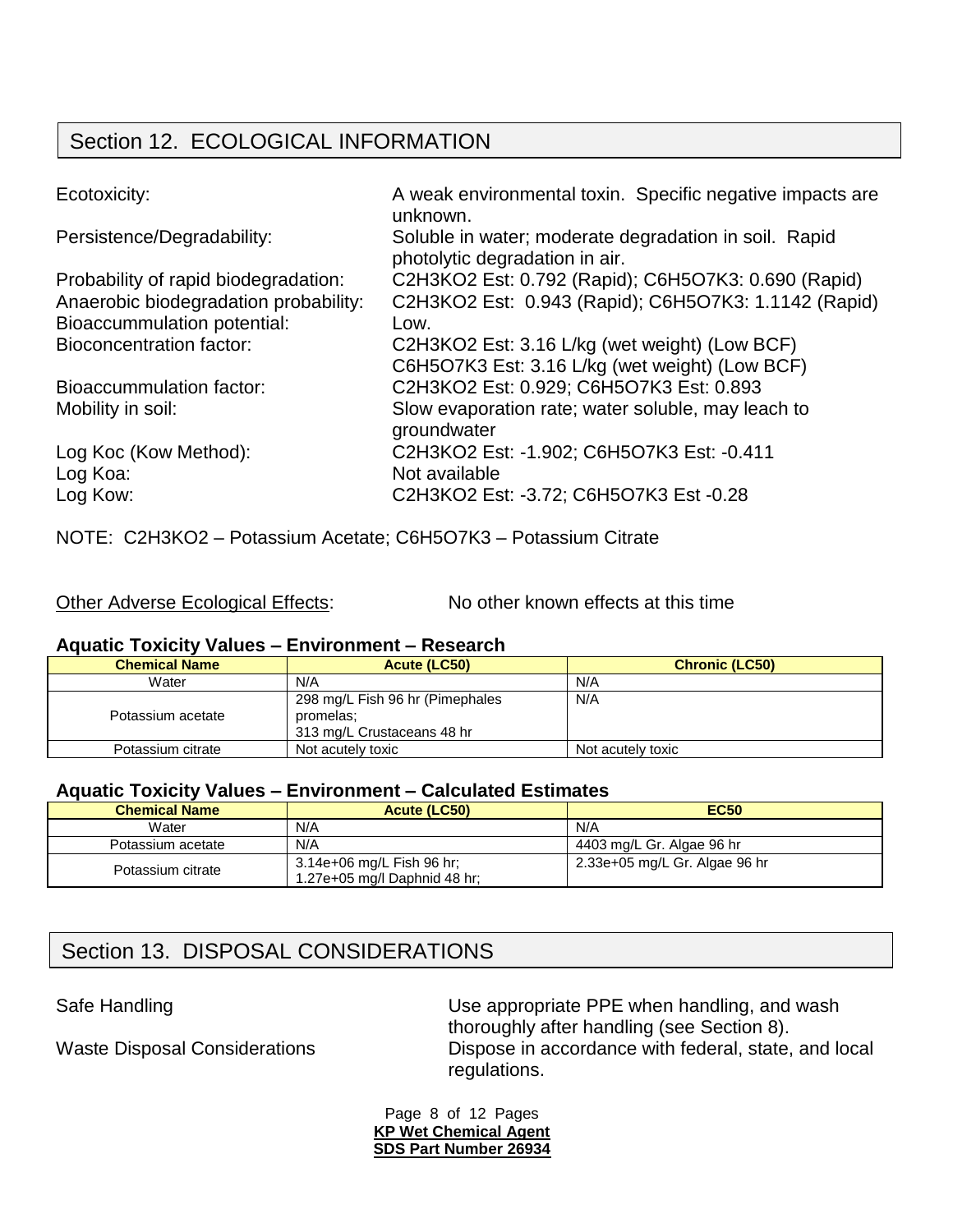Contaminated Packaging **Dispose in accordance with federal, state, and local** regulations.

## NOTES:

This product is not a RCRA characteristically hazardous or listed hazardous waste. Dispose of according to state or local laws, which may be more restrictive than federal laws or regulations. Used product may be altered or contaminated, creating different disposal considerations.

## Section 14. TRANSPORT INFORMATION

| <b>UN Number:</b>               | ΝA            |
|---------------------------------|---------------|
| <b>UN Proper Shipping Name:</b> | ΝA            |
| <b>Transport Hazard Class:</b>  | ΝA            |
| Packing Group:                  | ΝA            |
| <b>Marine Pollutant?:</b>       | <b>NO</b>     |
| <b>IATA</b>                     | Not regulated |
| <b>DOT</b>                      | Not regulated |
|                                 |               |

NOTES:

This product is not defined as a hazardous material under U.S. Department of Transportation (DOT) 49 CFR 172, or by Transport Canada "Transportation of Dangerous Goods" regulations. This transportation information covers the KP Wet Agent fire extinguisher agent as shipped in bulk containers and not when contained in fire extinguishers or fire extinguisher systems.

## Special Precautions for Shipping:

If shipped in a stored pressure-type fire extinguisher, and pressurized with a non-flammable, nontoxic inert expellant gas, the fire extinguisher is considered a hazardous material by the US Department of Transportation and Transport Canada. The proper shipping name shall be FIRE EXTINGUISHER and the UN designation is UN 1044. The DOT hazard class/division is LIMITED QUANTITY when pressurized to less than 241 psig and when shipped via highway or rail. UN Class 2.2. Non-Flammable Gas, when shipping via air. Packing Group – N/A

# Section 15. REGULATORY INFORMATION

**International Inventory Status**: All ingredients are on the following inventories

|                          | ັ             | ັ             |
|--------------------------|---------------|---------------|
| <b>Country(ies)</b>      | <b>Agency</b> | <b>Status</b> |
| United States of America | <b>TSCA</b>   | Yes           |
| Canada                   | DSL           | Yes           |
| Europe                   | EINECS/ELINCS | Yes           |
| Australia                | <b>AICS</b>   | Yes           |
| Japan                    | <b>MITI</b>   | Yes           |
| South Korea              | <b>KECL</b>   | Yes           |

Page 9 of 12 Pages **KP Wet Chemical Agent SDS Part Number 26934**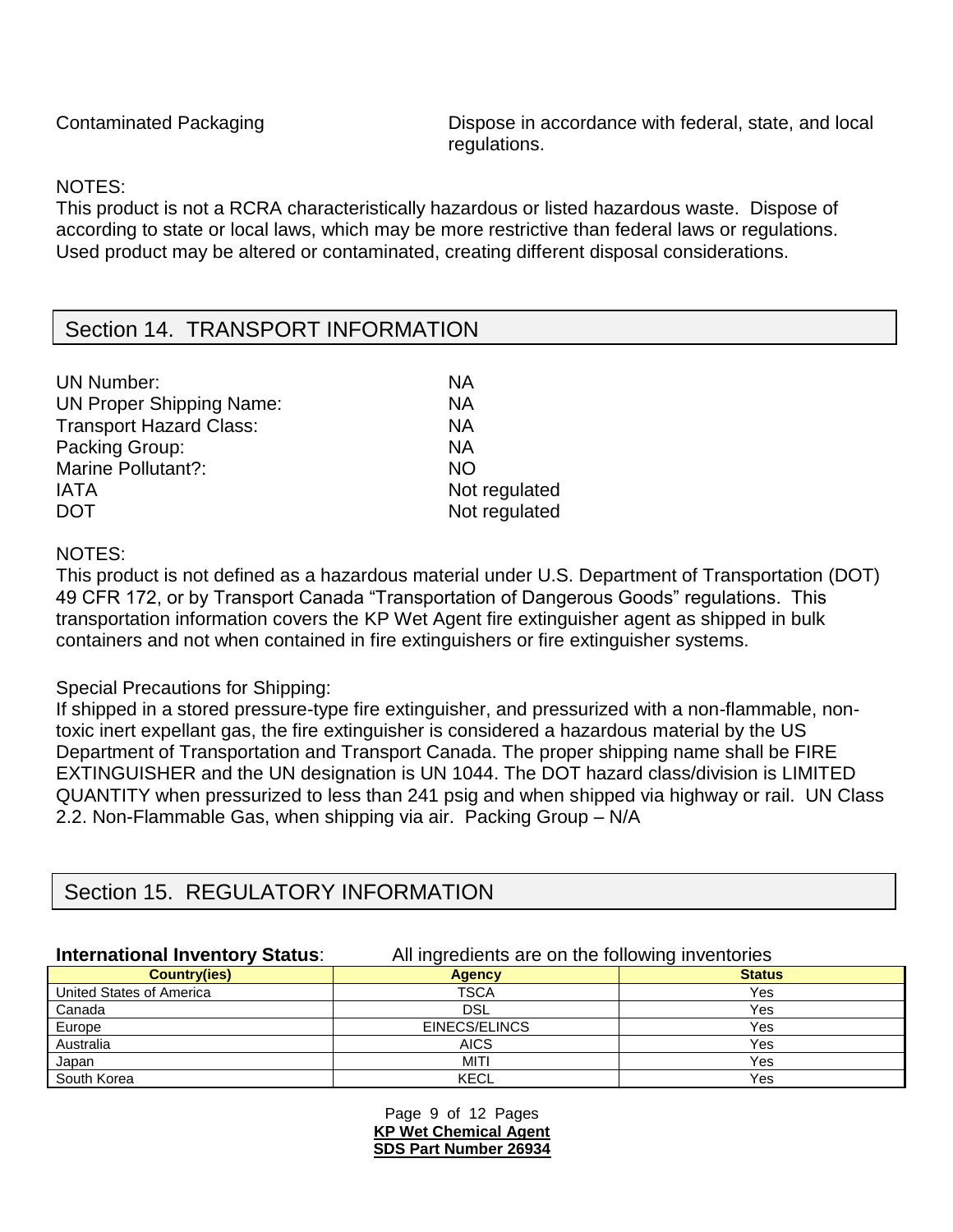| <b>Chemical Name</b> | <b>Dangerous</b><br><b>Substances</b> | <b>Organic</b><br><b>Solvents</b> | <b>Harmful</b><br><b>Substances</b><br><b>Whose Names</b><br>Are to be<br>Indicated on<br>Label | <b>Pollution</b><br><b>Release and</b><br><b>Transfer</b><br><b>Registry</b><br>(Class II) | <b>Pollution</b><br><b>Release and</b><br><b>Transfer</b><br><b>Registry</b><br>(Class I) | <b>Poison and</b><br><b>Deleterious</b><br><b>Substances</b><br><b>Control Law</b> |
|----------------------|---------------------------------------|-----------------------------------|-------------------------------------------------------------------------------------------------|--------------------------------------------------------------------------------------------|-------------------------------------------------------------------------------------------|------------------------------------------------------------------------------------|
| Water                | Not Applicable                        | Not Applicable                    | Not Applicable                                                                                  | Not Applicable                                                                             | Not Applicable                                                                            | Not Applicable                                                                     |
| Potassium acetate    | Not Applicable                        | Not Applicable                    | Not Applicable                                                                                  | Not Applicable                                                                             | Not Applicable                                                                            | Not Applicable                                                                     |
| Potassium citrate    | Not Applicable                        | Not Applicable                    | Not Applicable                                                                                  | Not Applicable                                                                             | Not Applicable                                                                            | Not Applicable                                                                     |

#### **REACH Title XVII Restrictions**: No information available

| <b>Component</b>  | <b>ISHA - Harmful</b><br><b>Substances</b><br><b>Prohibited for</b><br><b>Manufacturing,</b><br>Importing,<br><b>Transferring, or</b><br><b>Supplying</b> | <b>ISHA - Harmful</b><br><b>Substances</b><br><b>Requiring</b><br><b>Permission</b> | <b>Toxic Chemical</b><br><b>Classification</b><br>Listing (TCCL) -<br><b>Toxic Chemicals</b> | <b>Toxic Release</b><br><b>Inventory (TRI) –</b><br><b>Group I</b> | <b>Toxic Release</b><br><b>Inventory (TRI) –</b><br><b>Group II</b> |
|-------------------|-----------------------------------------------------------------------------------------------------------------------------------------------------------|-------------------------------------------------------------------------------------|----------------------------------------------------------------------------------------------|--------------------------------------------------------------------|---------------------------------------------------------------------|
| Water             | Not Applicable                                                                                                                                            | Not Applicable                                                                      | Not Applicable                                                                               | Not Applicable                                                     | Not Applicable                                                      |
| Potassium acetate | Not Applicable                                                                                                                                            | Not Applicable                                                                      | Not Applicable                                                                               | Not Applicable                                                     | Not Applicable                                                      |
| Potassium citrate | Not Applicable                                                                                                                                            | Not Applicable                                                                      | Not Applicable                                                                               | Not Applicable                                                     | Not Applicable                                                      |

## **European Risk and Safety phrases**:

| <b>EU Classification:</b> | XN         | Irritant                                                                                                      |
|---------------------------|------------|---------------------------------------------------------------------------------------------------------------|
| R Phrases:                | 36/37/38   | Irritating to eyes, respiratory system, and skin.                                                             |
| S Phrases:                | 22         | Do not breath dust.                                                                                           |
|                           | 26         | In case of contact with eyes, rinse immediately with<br>plenty of water and seek medical advice.              |
|                           | 28         | After contact with skin, wash immediately with plenty of<br>water.                                            |
|                           | S36/37/39: | Wear suitable protective clothing, gloves and eye /face<br>protection.                                        |
|                           | S45:       | In case of accident or if you feel unwell, seek medical advice<br>immediately (show the label where possible) |

## **U.S. Federal Regulatory Information**:

## **SARA 313**:

Section 313 of Title III of the Superfund Amendments and Reauthorization Act of 1986 (SARA) - This product does not contain and chemicals which are subject to the reporting requirements of the Act and Title 40 of the Code of Federal Regulations, Part 372. None of the chemicals in this product are under SARA reporting requirements or have SARA threshold planning quantities (TPQs) or CERCLA reportable quantities (RQs), or are regulated under TSCA 8(d).

|  | <b>SARA 311/312 Hazard Categories:</b>                                              |           |
|--|-------------------------------------------------------------------------------------|-----------|
|  | <b>Acute Health Hazard</b>                                                          | No        |
|  | <b>Chronic Health Hazard</b>                                                        | <b>No</b> |
|  | Page 10 of 12 Pages<br><b>KP Wet Chemical Agent</b><br><b>SDS Part Number 26934</b> |           |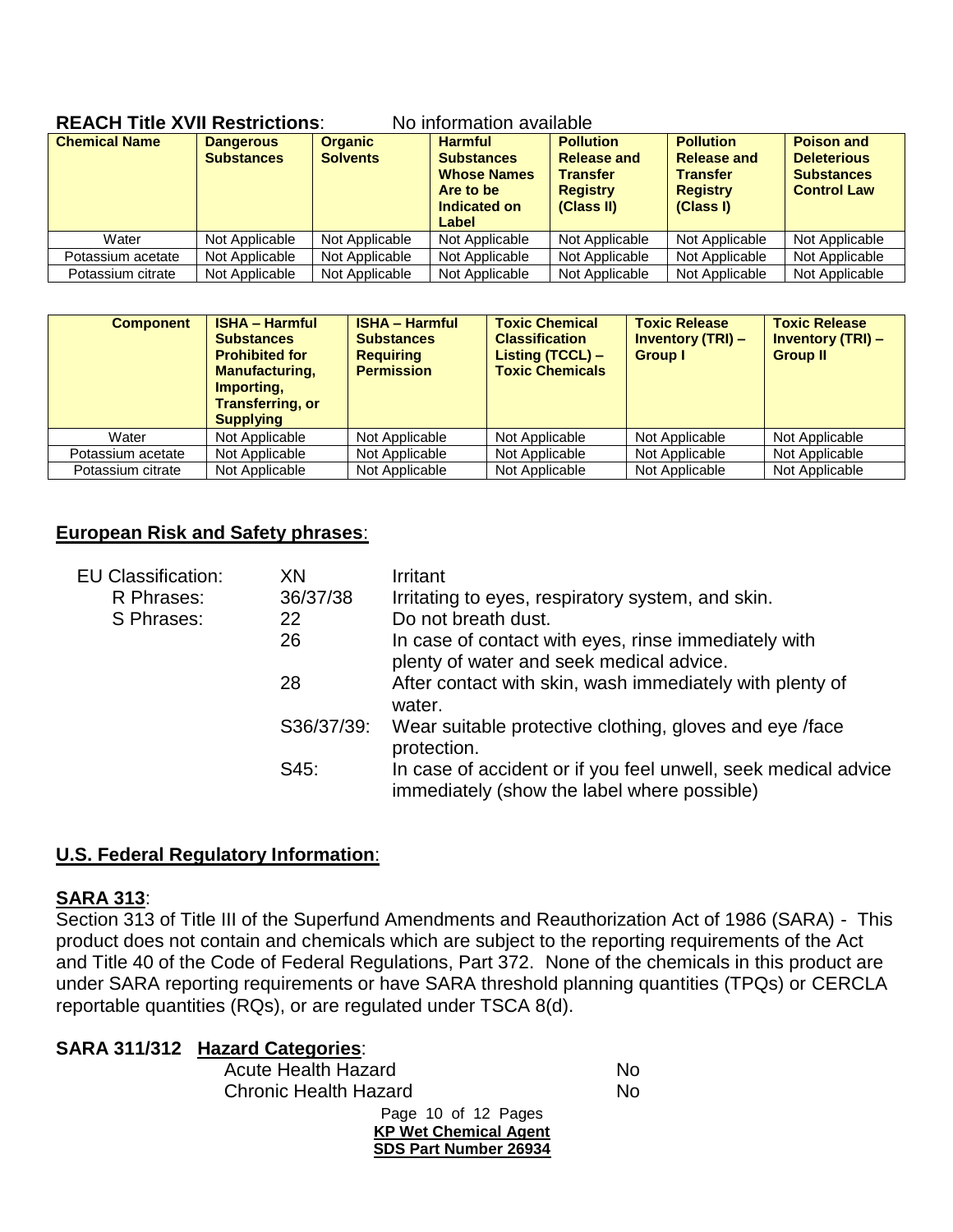| Fire Hazard                           | N٥  |
|---------------------------------------|-----|
| *-Sudden Release of Pressure Hazard-* | Yes |
| <b>Reactive Hazard</b>                | N٥  |

\* - Only applicable if material is in a pressurized extinguisher.

Clean Water/ Clean Air Act:

This product does not contain any substances regulated as pollutants pursuant to the Clean Water Act (40 CFR 122.21 and 40 CFR 122.42) or Clean Air Act, Section 112 Hazardous Air Pollutants (HAPs) (see 40 CFR 61) and Section 112 of the Clean Air Act Amendments of 1990.

## **U.S. State Regulatory Information**:

Chemicals in this product are covered under specific State regulations, as denoted below:

**Alaska** - Designated Toxic and Hazardous Substances: None **California** – Permissible Exposure Limits for Chemical Contaminants: None **Florida** – Substance List: None **Illinois** – Toxic Substance List: None **Kansas** – Section 302/303 List: None **Massachusetts** – Substance List: None **Minnesota** – List of Hazardous Substances: None **Missouri** – Employer Information/Toxic Substance List: None **New Jersey** – Right to Know Hazardous Substance List: None **North Dakota** – List of Hazardous Chemicals, Reportable Quantities: None **Pennsylvania** – Hazardous Substance List: None **Rhode Island** – Hazardous Substance List: None **Texas** – Hazardous Substance List: None **West Virginia** – Hazardous Substance List: None **Wisconsin** – Toxic and Hazardous Substances: None

California Proposition 65: No component is listed on the California Proposition 65 list.

#### **Other**:

Mexico – Grade No component listed Canada – WHMIS Hazard Class No component listed

## Section 16. OTHER INFORMATION

This SDS conforms to requirements under U.S., U.K., Canadian, Australian, and EU regulations or standards, and conforms to the proposed 2003 ANSI Z400.1 format. No modifications of this SDS are authorized by AMEREX Corporation. Questions or comments should be directed to AMEREX Corporation (See Section 1).

> Page 11 of 12 Pages **KP Wet Chemical Agent SDS Part Number 26934**